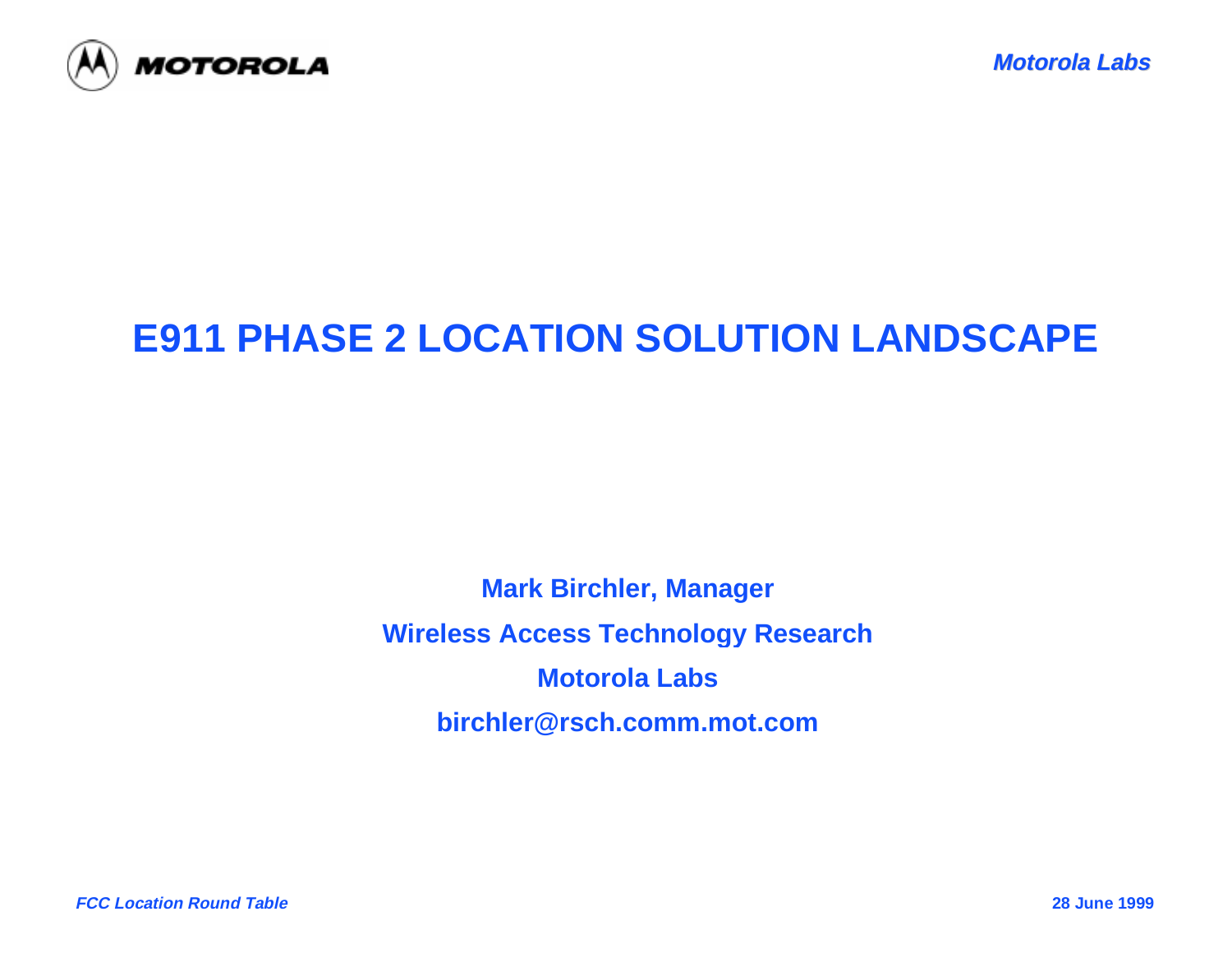

### **ACRONYMS**

- **A-GPS**
	- **Assisted Global Positioning System**
- **AOA**
	- **Angle of Arrival**
- **E-FLT**
	- **Enhanced Forward Link Triangulation**
- **E-OTD**
	- **Enhanced Observed Time Difference**
- **RSS**
	- **Received Signal Strength**
- **TDOA**
	- **Time Difference of Arrival**
- **TOA**
	- **Time of Arrival**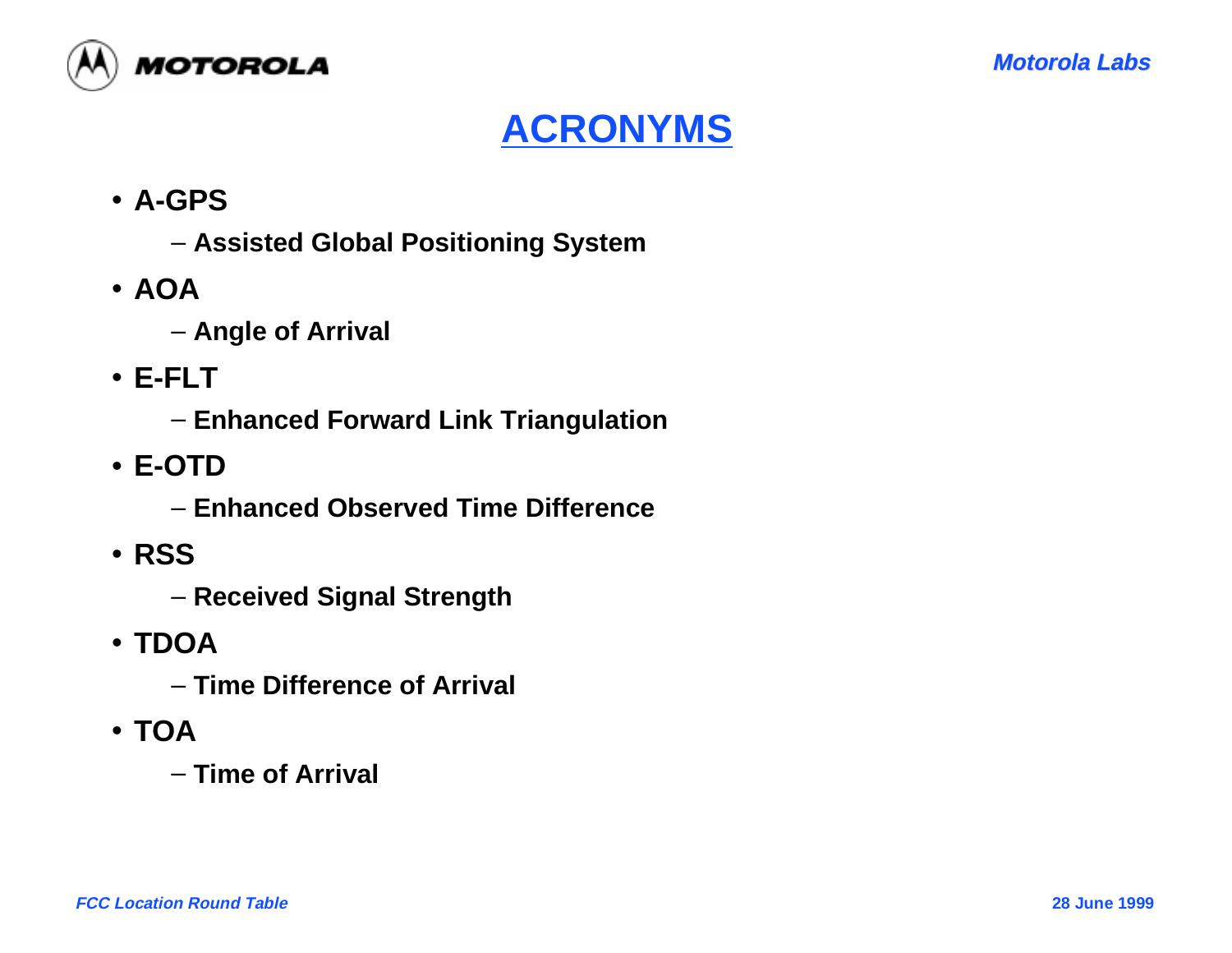

**Motorola Labs**

### **LOCATION SOLUTION "FAMILY TREE"**

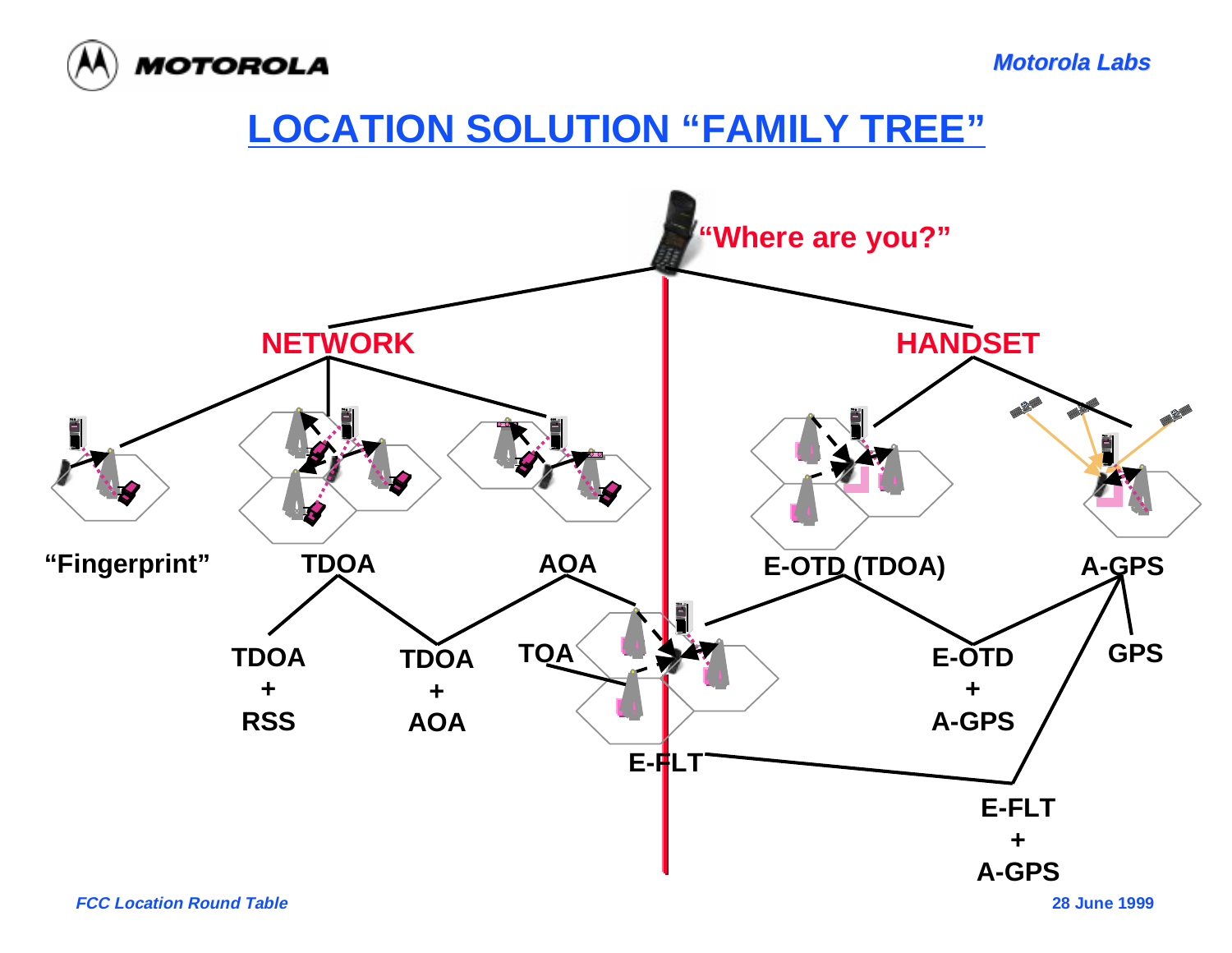

### **NETWORK BASED: TDOA**



- **TDOA: Time Difference of Arrival**
	- **Minimum of 3 sites measurearrival time of MS transmission**
	- **Location solution based onapparent arrival time differences between pairs of sites**
- **Network impact**
	- **Location calculation and control**
	- **Network interconnection (digital systems)**
- **Site impact**
	- **Location receivers**
- **Handset impact**
	- **None**
- **Systems addressed**
	- **Shipping product: AMPS**
	- **Announced product: [need data]**
	- **Under development: [need data]**
- **Legacy handsets**
	- **Covered**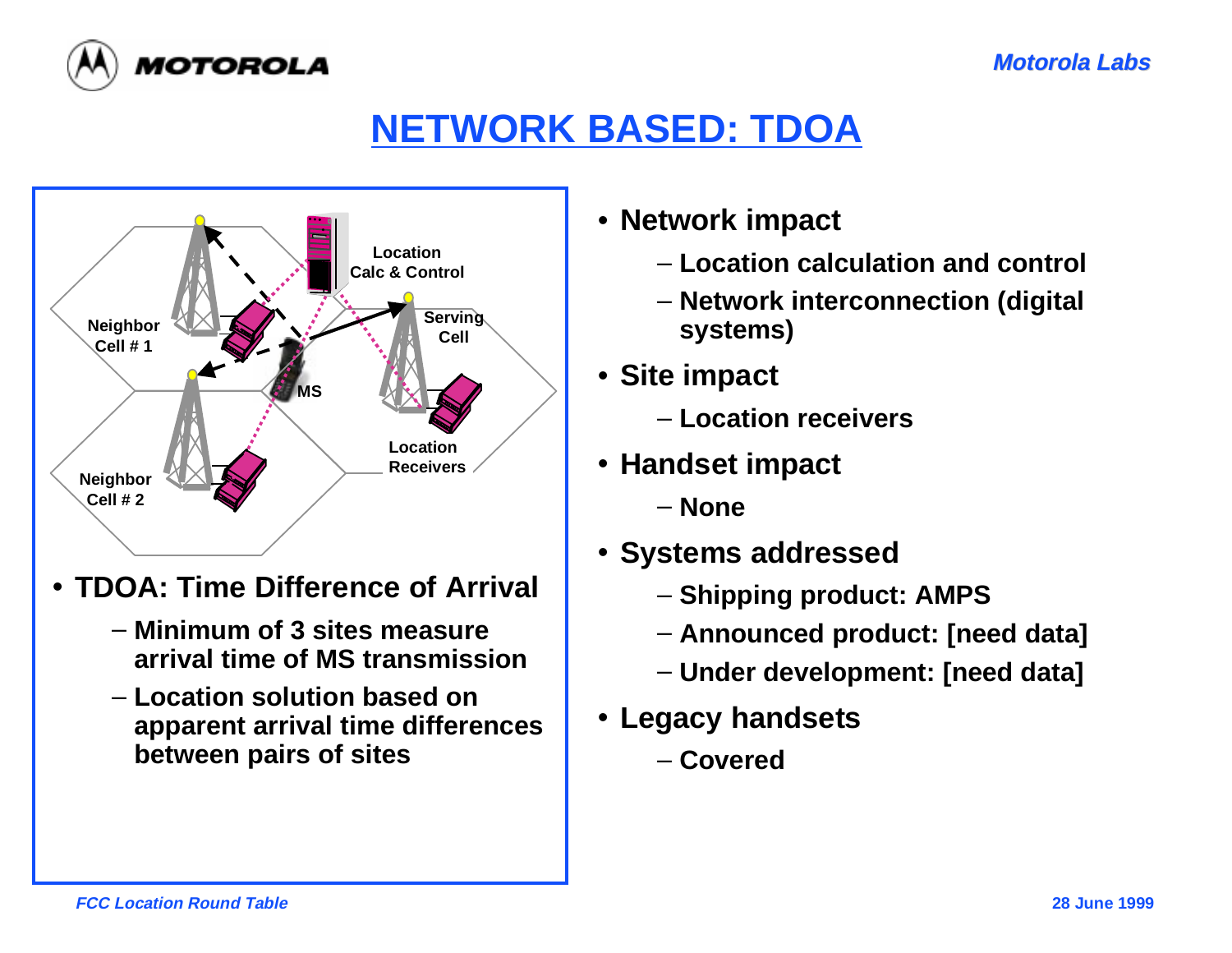



# **NETWORK BASED: AOA**



- **AOA: Angle of Arrival**
	- **Minimum of 2 sites measurearrival angle of MS transmission**
	- **Location solution based onapparent signal arrival angle**
- **Network impact**
	- **Network interconnection (digital systems)**
	- **Location calculation and control**
- **Site impact**
	- **Location receivers**
	- **Additional antenna arrays plus cables**
- **Handset impact**
	- **None**
- **Systems addressed**
	- **Shipping product: [need data]**
	- **Announced product: [need data]**
	- **Under development: [need data]**
- **Legacy handsets**
	- **Covered**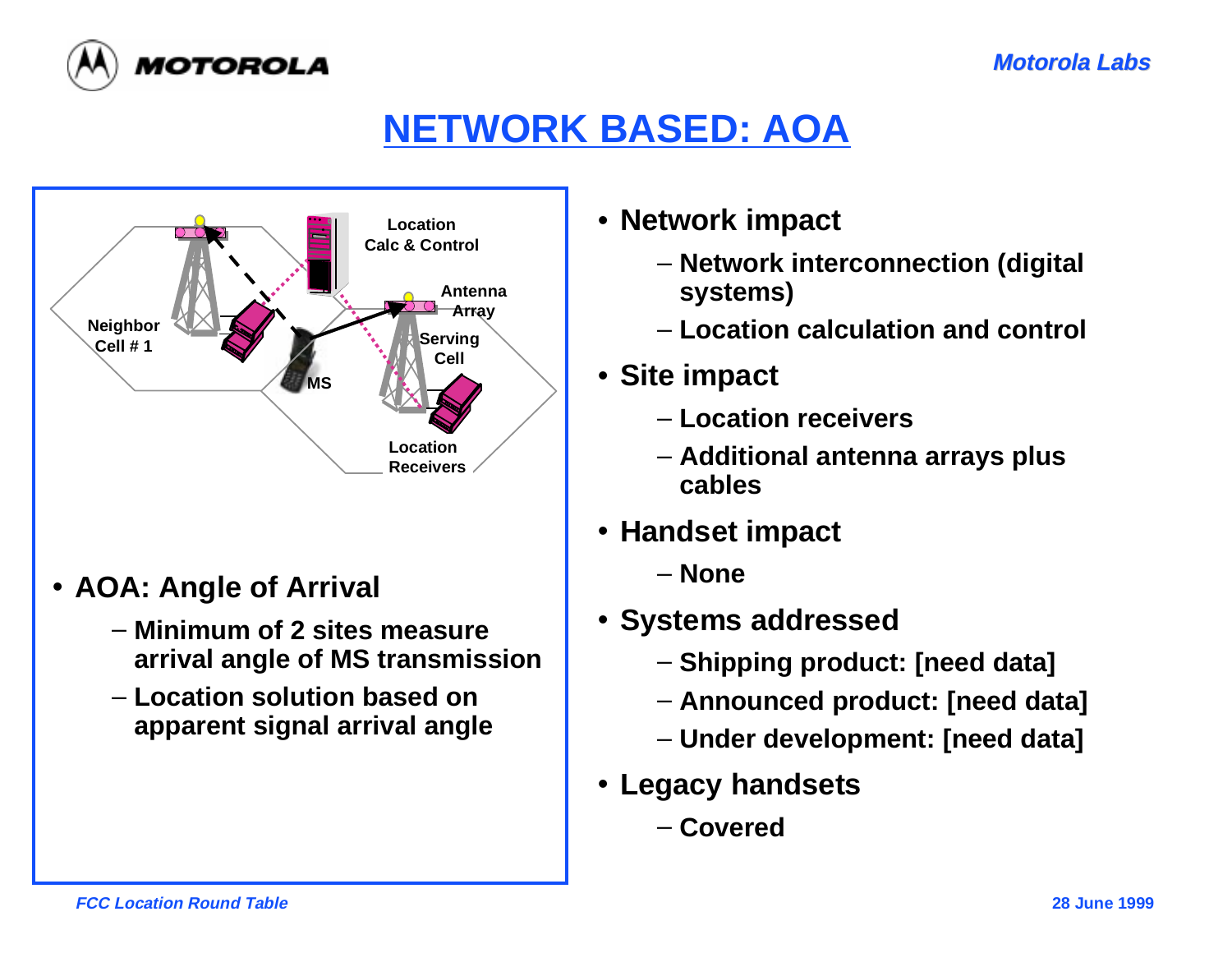

## **NETWORK BASED: MULTIPATH FINGERPRINT**



#### • **Multipath Fingerprint**

- **Minimum of 1 site measuresattributes of received signal (i.e., "multipath fingerprint")**
- **Location solution based onmatching of received signal fingerprint with predetermined location/fingerprint data base**
- **Network impact**
	- **Network interconnection (digital systems)**
	- **Location calculation and control**
- **Site impact**
	- **Location receivers**
- **Handset impact**
	- **None**
- **Systems addressed**
	- **Shipping product: [need data]**
	- **Announced product: [need data]**
	- **Under development: [need data]**
- **Legacy handsets**
	- **Covered**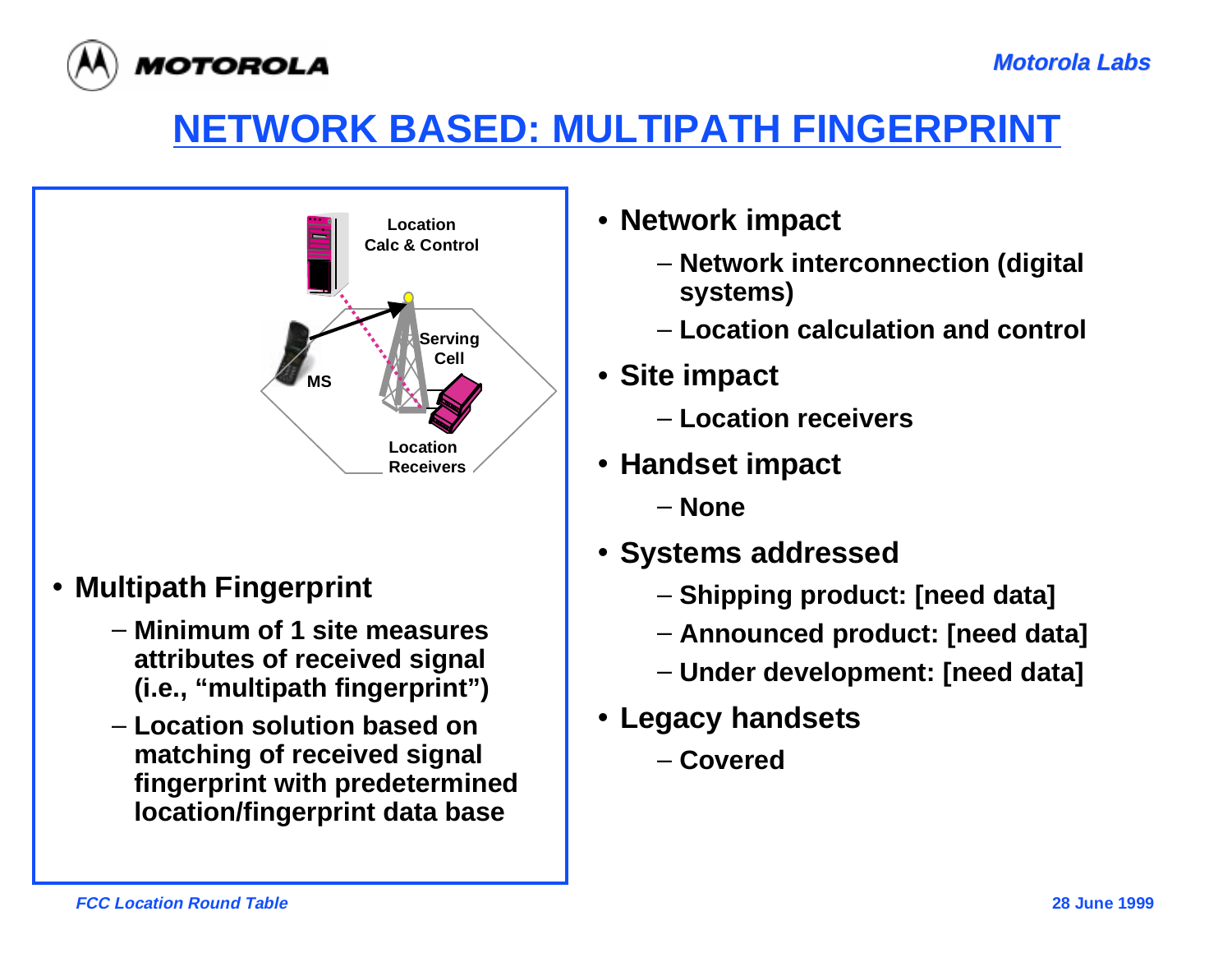

## **HANDSET/NETWORK BASED: E-FLT**



- **E-FLT: Enhanced Forward LinkTriangulation**
	- **TDOA solution based on MSmeasurements**
	- **TOA ranging & coarse AOA via existing site antennas**
- **CDMA unique solution CDMA unique solution**
- **Network impact**
	- **Location calculation and control**
- **Site impact**
	- **Calibration of site sync**
- **Handset impact**
	- **None**
- **Systems addressed**
	- **Shipping product:**
	- **Announced product:**
	- **Under development: CDMA**
- **Legacy handsets**
	- **Covered**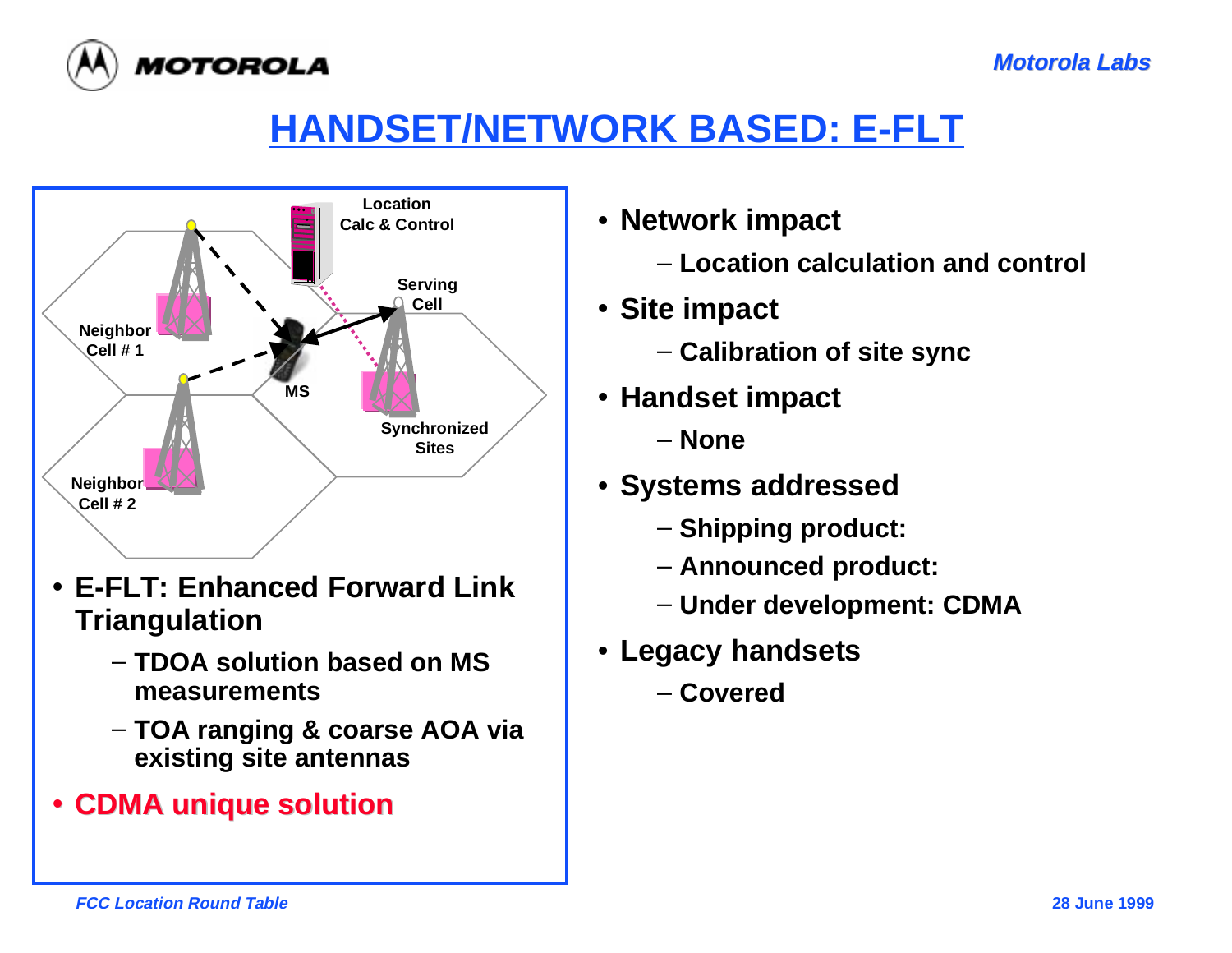

### **HANDSET BASED: A-GPS**



- **A-GPS: Assisted Global Positioning System**
	- **Minimum of 1 site data link plus time of arrival (TOA) measurements to 3 GPSsatellites (SV)**
	- **Location solution based onapparent TOA from GPS SVs**
- **Network impact**
	- **GPS assist and location calculation**
- **Site impact**
	- **Potential enhancements for nonsynchronized systems**
- **Handset impact**
	- **Second GPS antenna**
	- **GPS RF front end & processing**
	- **Memory**
	- **Software**
- **Systems addressed**
	- **Shipping product: [need data]**
	- **Announced product: [need data]**
	- **Under development: [need data]**
- **Legacy handsets**
	- **Not covered**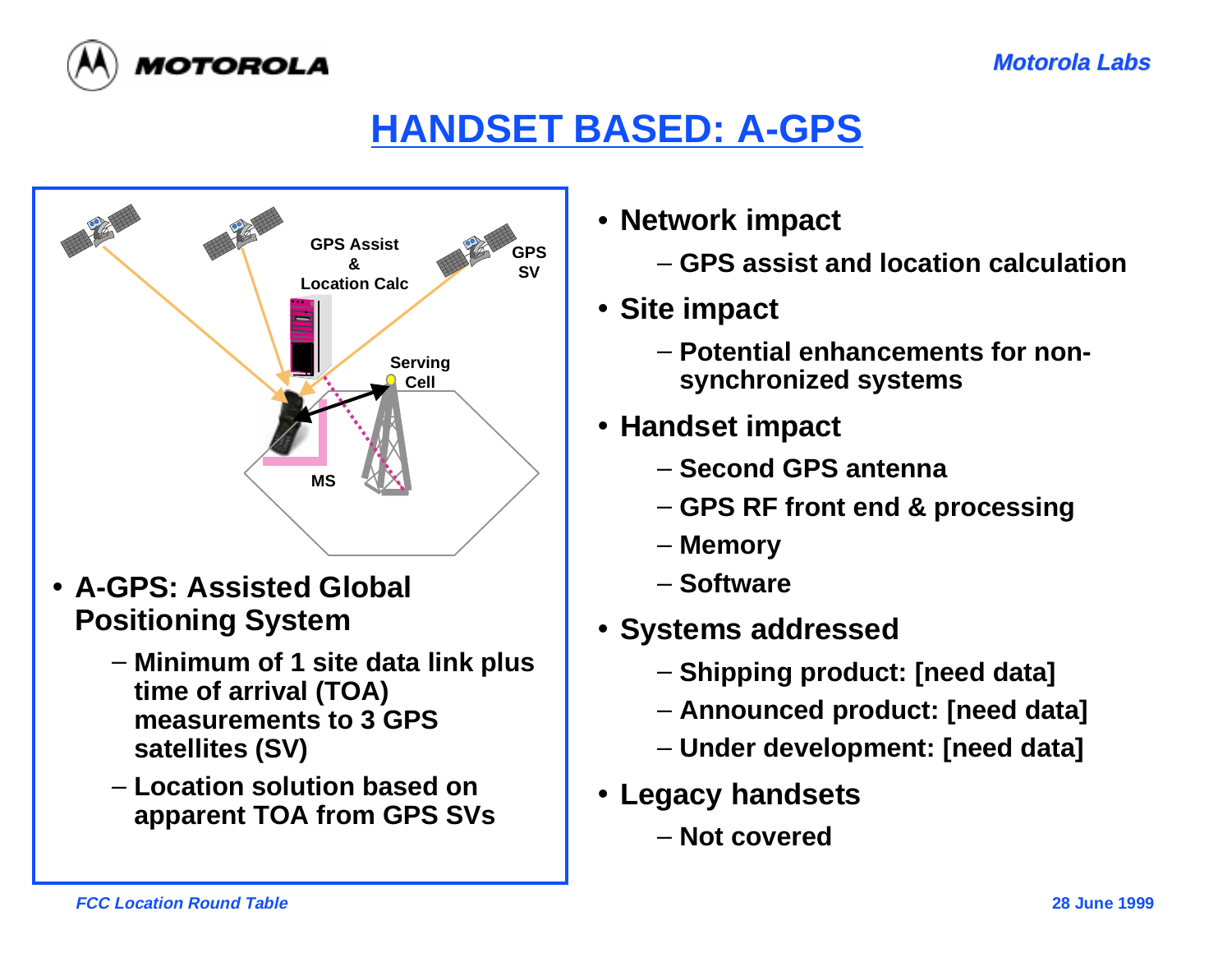

### **HANDSET BASED: E-OTD**



- **E-OTD: Enhanced ObservedTime Difference**
	- **TDOA solution in handset**
	- **Arrival time of transmissionsfrom a minimum of 3 sites**
	- **Location solution based onapparent arrival time differences between pairs of sites**
- **Network impact**
	- **Location calculation and/or control**
- **Site impact**
	- **EITHER time synchronization enhancement**
	- **OR site time error measurement andcalibration (LMU's)**
- **Handset impact**
	- **Memory**
	- **Software**
- **Systems addressed**
	- **Shipping product: [need data]**
	- **Announced product: [need data]**
	- **Under development: GSM**
- **Legacy handsets**
	- **Not covered**